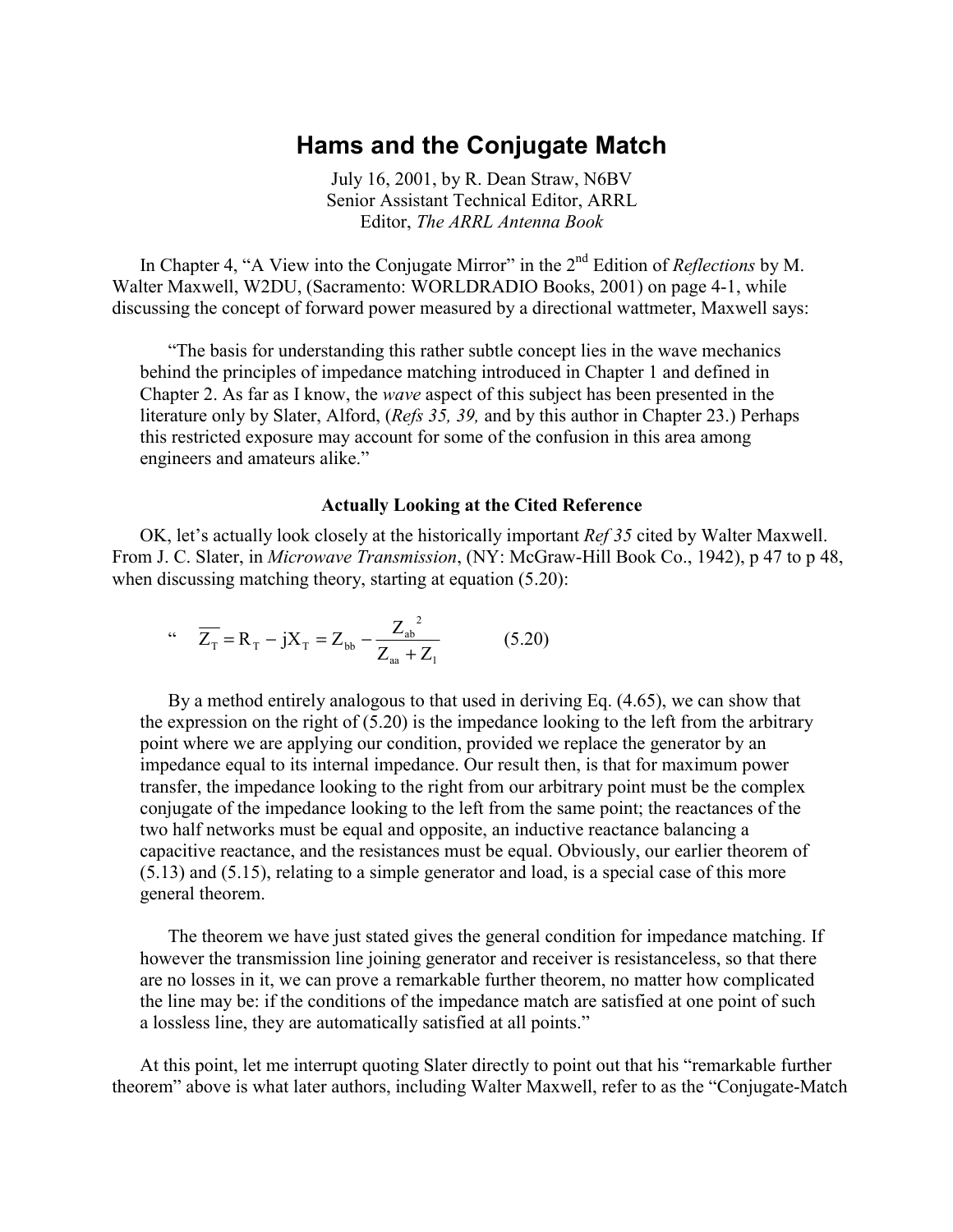Theorem." Later, on p 49, Slater says, after mathematically proving the "remarkable further theorem" in a series of equations  $(5.21)$  through  $(5.26)$ :

 "We have now shown that if the impedance match conditions are satisfied at one point of a uniform resistanceless line, they are satisfied at another arbitrary point of the same line. Thus they are satisfied at another arbitrary point of that uniform line. This however is the beginning of another section of uniform line; if the conditions are satisfied at the beginning of this section, by our same theorem they are satisfied at any arbitrary point of it, and by extension of this method they are satisfied at any point of the composite line, so long as each section of the line is resistanceless, so that by  $(5.22)$  the coefficients of impedance are pure imaginary."

## **So Far So Good!**

 So far, so good for the conjugate-match theorem. All the right words show up in this venerable text. But we need to look at the *whole* story to completely understand Slater. He continues, in his next paragraph (still on p 49):

"If there were losses in any section of the line, the corresponding impedance coefficients would have both real and imaginary parts, so that we could not perform the transformation from (5.25) to (5.24) by taking conjugates, and the theorem would not be true."

 Any practical application in the real world involves lossy components, either in the transmission line or in any physical matching network. So, unless I've completely misunderstood Slater, it seems that for any practical application of the conjugate-match theorem, the conjugatematch theorem is *not applicable*.

 In fact, logic dictates that a theorem that cannot be proved under specific circumstances (here, in the case of losses) cannot be called a "theorem" for this set of circumstances. Not to put too fine a point on it — the conjugate-match theorem is strictly theoretical, dealing only with lossless situations.

## **Is Slater the Only One?**

 And then let me ask a second question: Is Slater, whom Maxwell credits as being one of the pioneers developing the wave concept of the conjugate match, the only authority who states that the conjugate-match theorem doesn't actually come into play when losses are involved?

 No, Slater isn't alone. One of the most widely recognized authorities on transmission lines is Walter C. Johnson, author of *Transmission Lines and Networks* (New York: McGraw-Hill Book Co., 1950). His book was cited by Walter Maxwell as *Ref 18*, and it states on page 191, in Section 7.7, Impedance Matching:

 "Therefore, maximum power in the load is obtained when the load impedance is the complex conjugate of the generator impedance. This condition is sometimes referred to as a "conjugate match."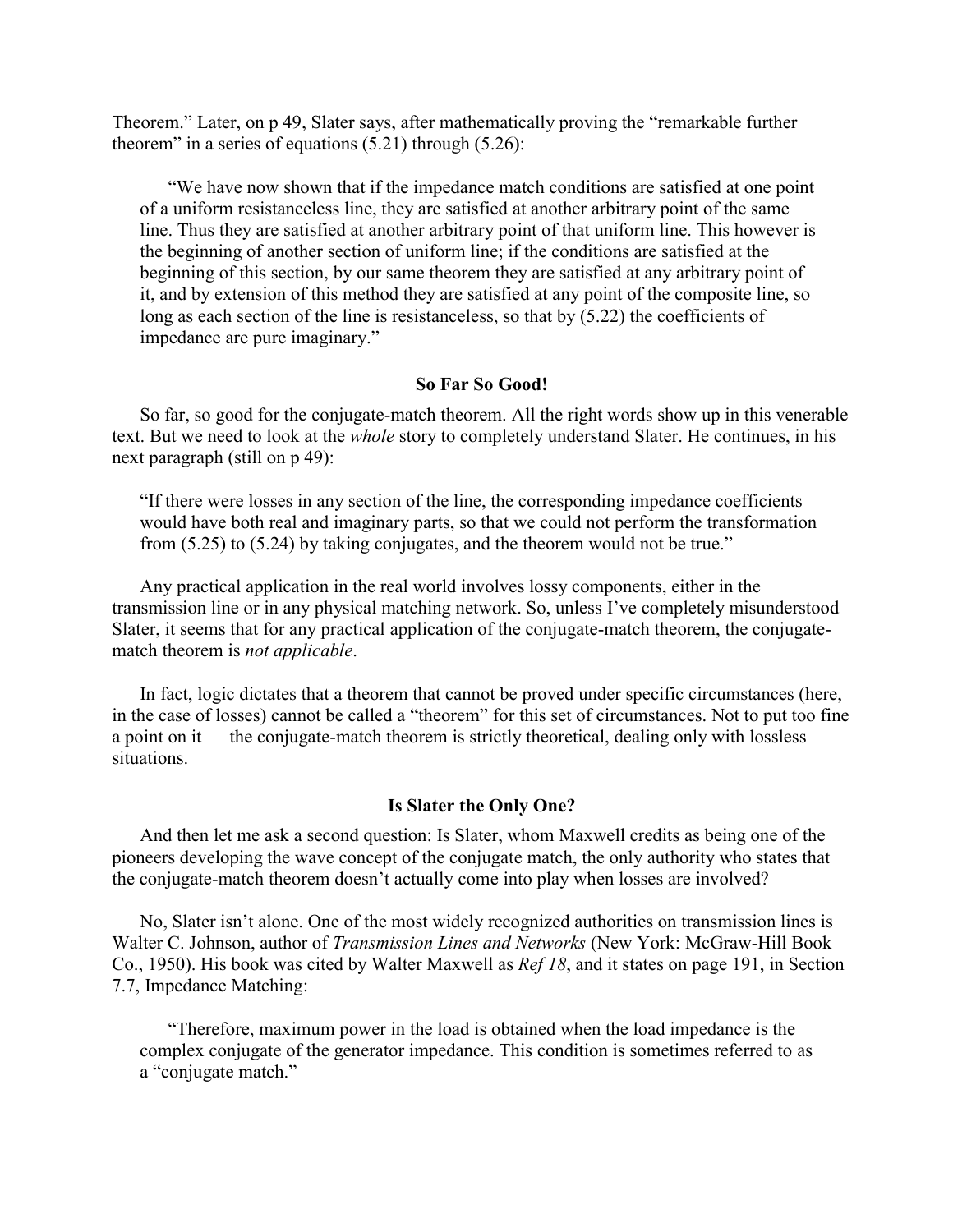Suppose that a generator is connected to a load through a lossless transmission line and a lossless matching device. None of the power is lost in the transmission system, and so, if the output of the generator is made a maximum by a conjugate match at its terminals, the power flow at all parts of the system must be a maximum. Then, if the system is opened at any point, the impedances looking in opposite directions must be the conjugates of each other. This can be made the basis for computing the matching elements to produce maximum power transfer."

 Johnson in essence postulates the existence of a conjugate match everywhere, once a conjugate match has been established at the input of the line, by his stated condition that no power is lost and by stating that the transmission line is lossless.

 Johnson doesn't explicitly state exactly what happens when components are actually lossy, the flip side of the conjugate match theorem. But then again, Johnson also does not dwell on the concept of conjugate matching elsewhere in his 354-page book. In the book's index, the term is shown only for page 191, the quotation shown above.

#### **Any Clues Elsewhere?**

 So, let's go back to Slater to see if he gives us any clues about how we might look at things when we get to the real world — where real losses actually exist, both in transmission lines and in the matching networks used with transmission lines. Slater continues his analysis with a very interesting observation on p 50, middle paragraph (after he again had returned to the lossless line analysis), but as he now begins to looks at the situation from a different angle:

"The lossless transmission line connecting them has the properties of a transformer. We may replace the line by a four-terminal network."

 Aha! Here's the approach that ultimately makes more sense in the real world, the world we hams live in. Rather than trying to force things everything into the purely theoretical construct of a conjugate match, let's look at the transmission line as though it were a *transformer*.

 And please note the following, because it is very important. This transformer can be either a *lossless* or a *lossy* transformer. We have a way to handle either variety, easily.

## **A Different Way of Looking at the Situation**

#### **The Black Box Concept**

 In a way, Slater advocates a kind of *black box* approach. Put a load impedance on the end of this black box (aka, transformer or transmission line) and you'll get some other impedance at the input, depending on the black box's exact transforming qualities.

 And just to be clear about it, this is basically the approach I took when rewriting Chapter 19 ("Transmission Lines") of *The ARRL Handbook* (editions since 1995), and both Chapter 24 ("Transmission Lines") and Chapter 25 ("Coupling the Transmitter to the Line") in the 18th and 19th Editions of *The ARRL Antenna Book*.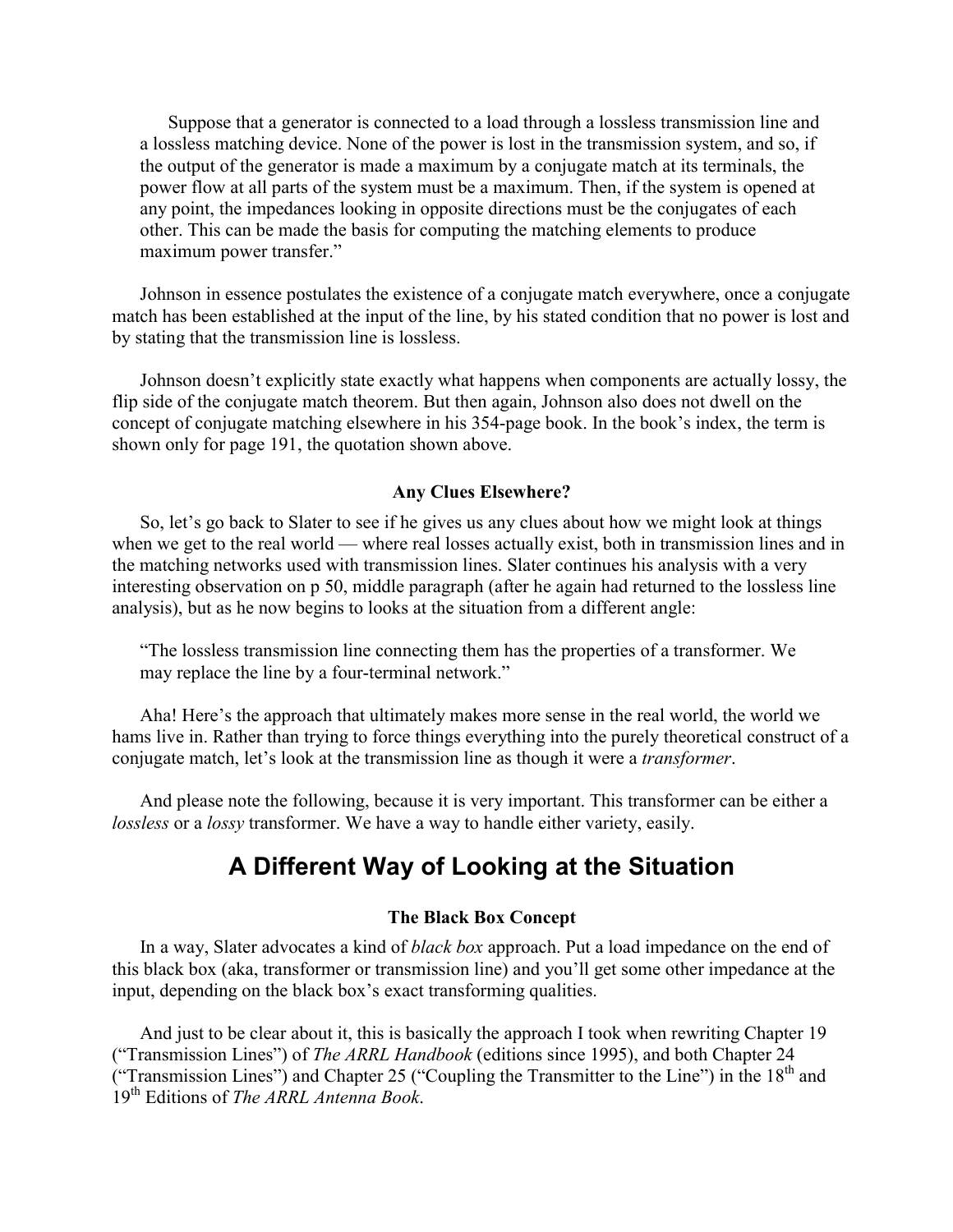The hyperbolic transmission-line impedance equation analyzes a transmission line just as though it were a transforming device. Here's what it looks like:

$$
Z_{in} = Z_0 \frac{Z_L \cosh \gamma \ell + Z_0 \sinh \gamma \ell}{Z_0 \cosh \gamma \ell + Z_L \sinh \gamma \ell}
$$
 (Eq 1)

where

 $Z_L$  = complex load impedance at load =  $R_L \pm j X_L$ 

 $Z_{in}$  = complex input impedance at input of line

 $Z_0$  = complex characteristic impedance of line =  $R_0 - jX_0$ 

 $\gamma$  = complex attenuation constant =  $\alpha + i\beta$ 

 $\alpha$  = matched-line attenuation constant, in nepers per unit length. Where  $\alpha$  is expressed in dB/100 feet – then  $\alpha$  is 0.1151  $\alpha$ /100 in nepers/foot.

 $\beta$  = phase constant, in radians per unit length. Expressed in terms of wavelength and the Velocity Factor (VF) of the line, this becomes:

$$
\lambda = VF \frac{983.5691272}{F_{MHz}}
$$
, in feet  

$$
\beta = \frac{2\pi}{\lambda}
$$
, in radians/foot

## **Going Through All the Steps**

 And yes, Eq 1 above is rather intimidating! It's difficult to get a "feel" for it without actually making computations using it. That is the reason I have been writing software that does all the nasty complex-variable computations in Eq 1: *TL* (Transmission Line), *TLA* (Transmission Line Advanced) or *TLW* (Transmission Line for Windows). The latter two programs are available from ARRL, bundled with *The ARRL Antenna Book*. The *TL* program can even be downloaded free of charge from: h[ttp://www.arrl.org/notes/1867/index.html - software.](http://www.arrl.org/notes/1867/index.html#software) It's part of the software supplied for *The ARRL Handbook*. All these programs can also design antenna tuner networks.

 The logical steps to analyze an antenna, transmission line and matching network down at the end of the transmission line in the radio shack are thus:

- 1. Determine the impedance at the feed point of the antenna at a particular operating frequency — this is the load at the output of the transmission line. The feed-point impedance can be determined using a computer model, a theoretical mathematical model or by direct measurement.
- 2. Specify the type of transmission line (this sets the complex Characteristic Impedance, the Velocity Factor and the Matched-Line Loss for the line).
- 3. Specify the physical length of the transmission line.
- 4. Now, compute the impedance at the input of the transmission line, using the hyperbolic transmission-line equation Eq 1 (probably using a computer program).
- 5. Design a matching network to transform the impedance at the input of the transmission line to the impedance required by the transmitter (usually 50  $\Omega$ ).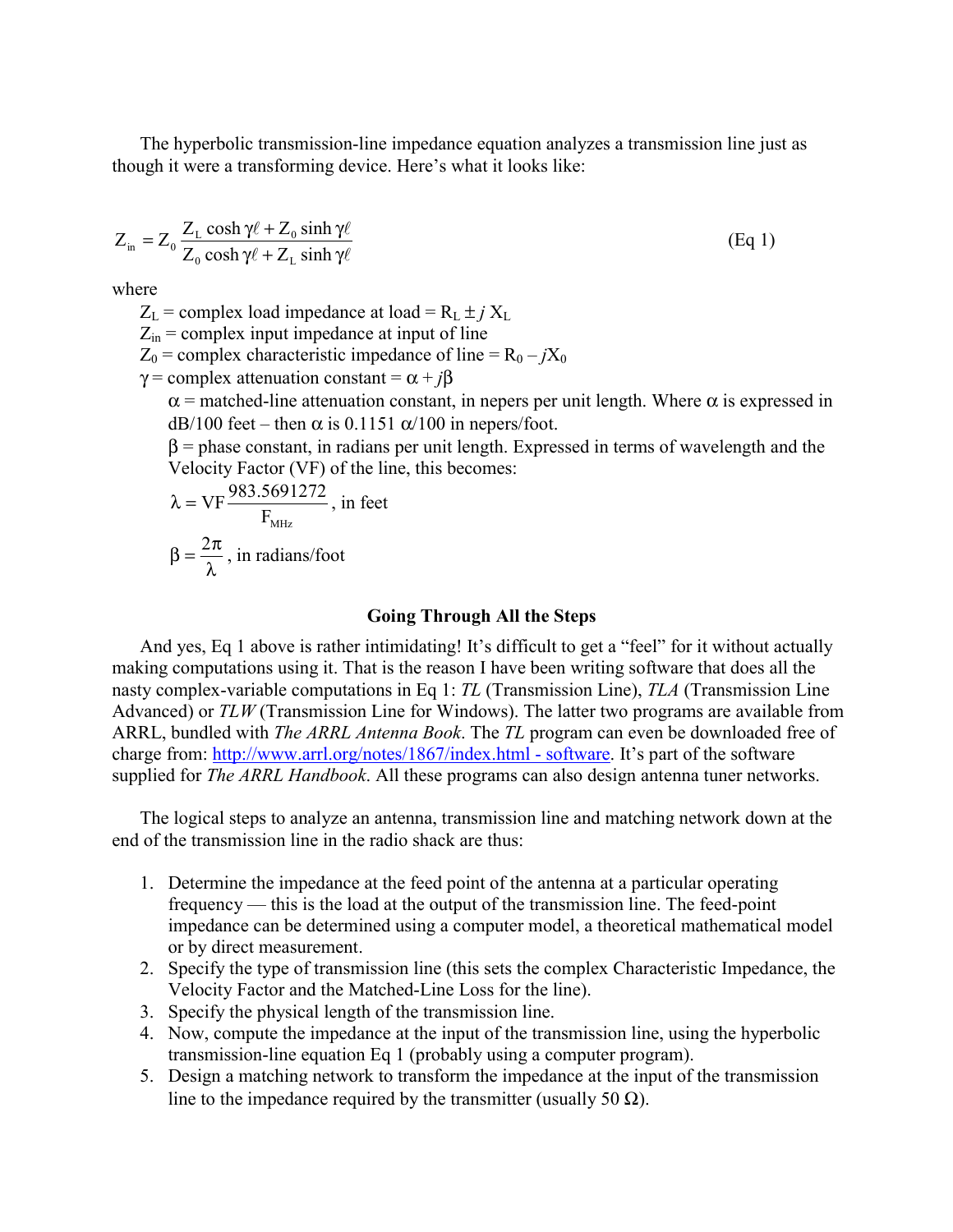Actually, if the object of the exercise is simply to design a matching network, such as an antenna tuner, you could bypass steps 1. through 4. and simply *measure* the impedance at the input end of the transmission line down in the shack. That input impedance is what the antenna tuner sees at its output terminals.

## **What About a Lossless Line?**

 The hyperbolic transmission-line equation can easily handle a theoretically perfectly lossless line — simply set the matched-line attenuation constant  $\alpha$  to zero. Simple as that. We have in Eq 1 a universal tool that ties together the theoretical and the practical.

#### **How About a Really Big Black Box?**

 In fact, we could place our antenna, its environment and its feed line inside a *really large black box*. On the outside, this box would have two terminals, connected to the end of the feed line inside. Now, if you were to connect an impedance meter to these terminals you would measure a single, unique impedance at any given frequency.

 For such a large black box, the concept of "conjugate match" has even less relevance simply because the impedance measured at the terminals of this black box is totally determined by what's on the *inside* the box, not by anything external to the box (such as a transmitter's pinetwork or an antenna tuner). We've done the ultimate in separating the antenna and feed line from a transmitter or an antenna tuner.

#### **Doing the Analysis Yourself**

 Actually working through steps 1. through 4. is valuable, however, because it can give you a much better idea about what you should reasonably expect in a system. That's precisely why I included in Chapter 25 of *The ARRL Antenna Book* tables for typical multiband wire antennas. The impedances at the feed point for a 100-foot center-fed dipole 50 feet in height are listed in Table 1, and those for a 66-foot long Inverted-V dipole, 50 feet high at its apex are listed in Table 2 in Chapter 25.

 These tables also show the computed impedances at the shack-end of a 100-foot long piece of nominal 450-Ω "window" ladder line. You can use the free *TL* program mentioned above to do these computations yourself, starting from the feed-point impedance of each dipole.

 Again, the impedance at the input of the transmission line (or the terminals of our large black box above) is what the antenna tuner has to transform into 50  $\Omega$  for the transmitter. And this antenna tuner, with its hopefully small, but nonetheless inevitable, real-world losses cannot create a conjugate match throughout the entire system, because of the losses.

## **One Last Consideration About the Conjugate Match**

 Consider the situation I posed in the July 2001 issue of *QST* in the "QST Workbench, The Doctor is IN" column, on p 64. (Yes, I've blown my cover—I'm one of a number of people who contribute answers to this column.) Rather tongue-in-cheek, I posed a hypothetical situation.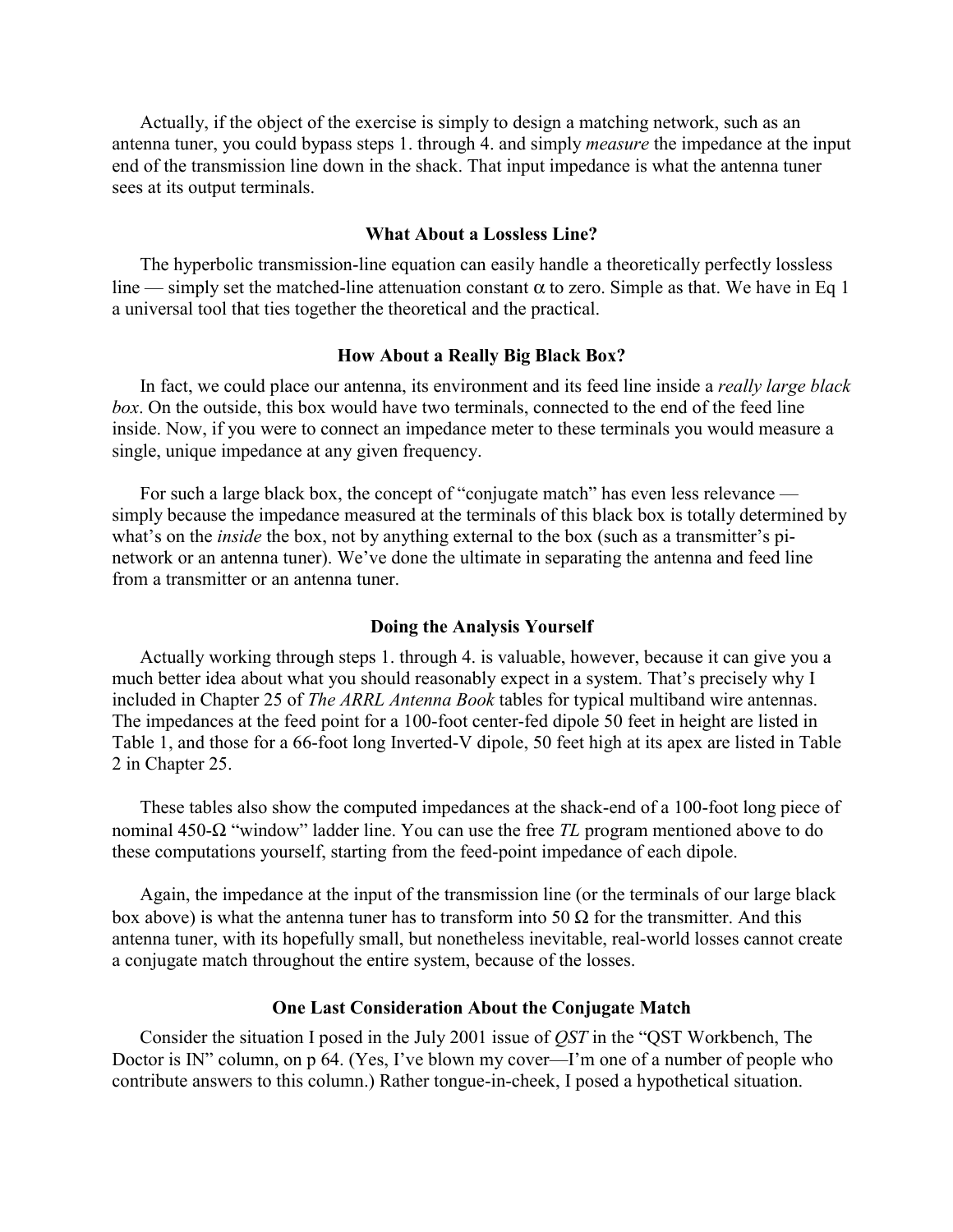Let's say I bought a very unusual transmitter at a hamfest somewhere. Instead of working into 50-Ω like all my friends' transmitters, mine is designed to work into a 120 –*j* 400 Ω impedance. Yes, this is a very weird impedance, but bear with me. Let's say that I want to operate on 40 meters one night, so I check my antenna system, just to be sure, with my trusty impedance meter.

At 7.1 MHz, I measure an impedance of  $120 - j400 \Omega$  at the input of the transmission line going to my *Super-Duper Signal Scooper* all-band antenna. Boy, am I ever lucky — that's just what I need for my transmitter! So I directly connect the end of the transmission line to my transmitter, and when I fire it up, I get full rated power output, at the rated distortion level. Everything is just fine and dandy.

 Now, did you find any hint of a conjugate match mentioned anywhere in this hypothetical scenario? Of course you don't, because there is very obviously no conjugate match involved here. There's no antenna tuner involved, and there's no pi-network in my unique, make-believe transmitter.

 And unless you have a really unusual feed line with zero loss, and unless you have an antenna tuner with zero loss, you won't find a conjugate match in any other antenna system either because a conjugate match doesn't exist in anything but theory.

 Let me be clear: I agree that the concept of conjugate match is useful for introducing the subject of wave reflections to a very technical audience. I do not consider it the best way to present the subject to hams. Both I and other ARRL technical staff consider the concept of representing a transmission line as a transformer much more relevant to hams than the conjugate match.

 However, for those very technical hams, we have left references to Walt Maxwell's books and articles in *The ARRL Antenna Book*. That's only fair.

73,

Dean Straw, N6BV Senior Assistant Technical Editor, ARRL Editor, *The ARRL Antenna Book*

n6bv@arrl.org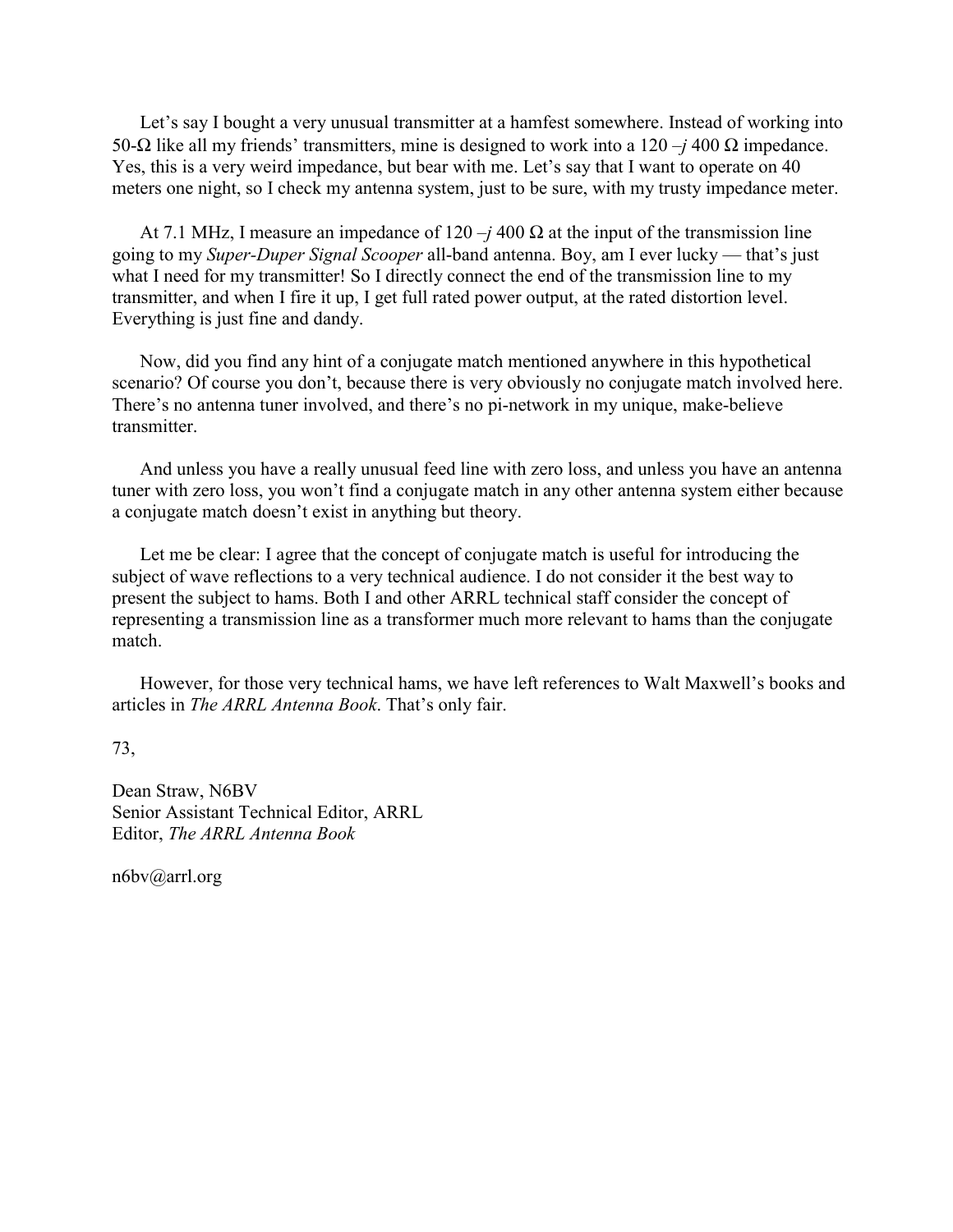# **Some Background Information**

 I was trained at Yale University (1967, BS Engineering and Applied Science) as an electronics engineer. I worked for 25 years in industry, both as a bench engineer and as a manager, in engineering and technical marketing. I have been the editor of *The ARRL Antenna Book* since 1993, when I first joined HQ staff.

 Although I consulted long and hard with all technical staff at HQ before doing so, I am the person who ultimately is responsible for removing "conjugate matches" from the ARRL books with which I have been associated; mainly *The ARRL Antenna Book* and *The ARRL Handbook*.

 At the Dayton Hamvention in May, 2001, I had my first opportunity to meet Walt Maxwell, W2DU, in person. We discussed at some length the topic of conjugate matching. It was a useful and wide-ranging discussion, and I told Walt that we at ARRL took no "sides" on the personal controversy between him and Warren Bruene.

 The fact that ARRL has published articles and letters by both men should testify that we are treating each of them fairly. Readers may have seen the on-going series of articles and counterarticles by both Walt and Warren published in *QEX* over the last year or so.

 We are now, however, hearing from *QEX* readers that they are getting fed up with this neverending controversy — the same kind of messages we received from *QST* readers when that magazine became the forum some years ago for this conjugate-match battle. "Enough already!" is the message that is coming through, loud and clear.

 At Dayton, when Walt asked me directly why I had removed the extensive section on the conjugate match that he had written in earlier *ARRL Handbooks* I told him the following:

- 1) I am a RF engineer. I have designed and worked with HF and VHF power amplifiers ranging from 250 mW exciters to 250 kW military SSB transmitters.
- 2) Never, not once, did I consciously use the concept of the "conjugate match" to design and develop any of the above-mentioned transmitters.
- 3) The output matching networks used in any transmitter I have worked on have been designed using straightforward network equations. The goal was to transform an output load resistance, usually 50  $\Omega$ , with a specified level of SWR, to the plate, collector or drain load-line resistance needed to develop the specified output power, at a specified level of Intermodulation Distortion (IMD) and at a specified level of harmonic content. The transmitters also had to be reliable — meaning that the heat dissipation limits for all active and passive devices were kept within safe limits.
- 4) I know of no professional (or amateur) design engineer who has ever consciously used the concept of conjugate matching to design a transmitter — and, believe me, over the years I have asked many of them this direct question because of the continuing Maxwell/Bruene battle.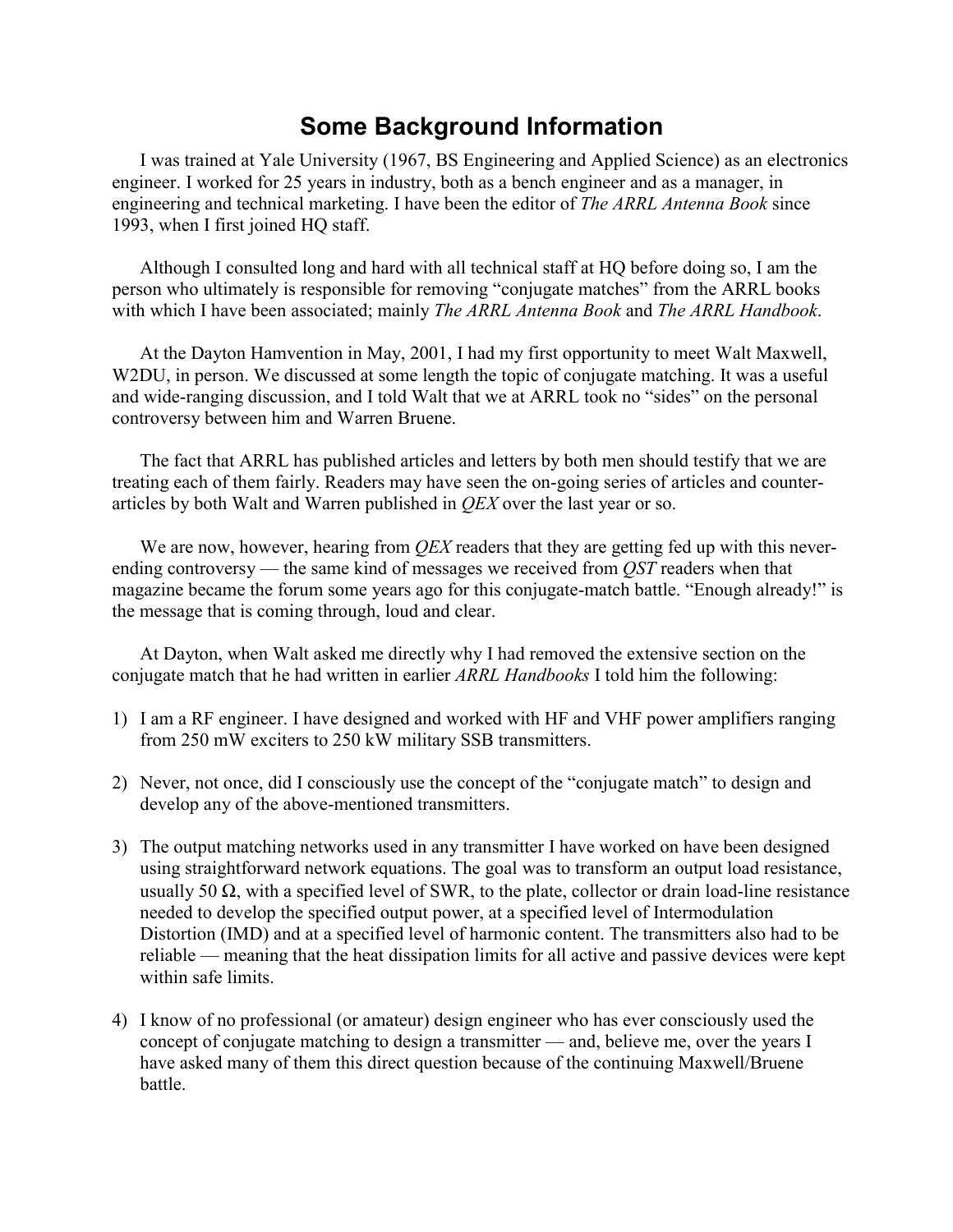I have also talked to many people at conventions and many have said words to the effect: "I'm not a PhD level mathematician and can't argue the merits of either Maxwell's or Bruene's position. Heck, I can't even understand what they are arguing about."

 Readers of *The ARRL Antenna Book* and *The ARRL Handbook* have expressed much the same sentiment over the years. They have, in essence, marveled at the complexity of Walt Maxwell's descriptions of the wave mechanics and the conjugate match, but at the same time many have not found the information to be of much practical value. I told Walt, face-to-face: Our readers have been forced to "take a drink from a fire hose."

 As an editor, I have a responsibility to our readers to present information that is not only technically accurate but which is also useful and practical to them. I told Walt that it is my opinion that there are better ways to describe matching networks to Radio Amateurs — and that is the reason why I've removed the concept of conjugate matching.

 It is not that the basic concept of the conjugate match itself is wrong — it is simply overwhelming and confusing to the average Radio Amateur, and most importantly, it only holds for lossless situations. Others may disagree with this judgment, and I should hope that we can agree to disagree, as gentlemen of good will.

 And I agree wholeheartedly with what Walt Maxwell himself wrote in the first edition of his book *Reflections*, on page 19-7, in section 19.3:

 "Until now the discussion has concentrated only on obtaining delivery of the maximum available power from a source which we have considered to be a classical generator. Returning for a moment to the definition of the conjugate match given in Beatty's item 1 (Section 19.1), we see that one of the conditions required for maximum absorption of power in the load is that the load resistance equals the source resistance of the generator. However, in this respect we must be aware of a crucial difference between the classical generator and the output circuit of a real-world RF power amplifier. This difference has no effect on our routine matching operations, but it does affect the terminology we use if we are to have a technically accurate description of the matching operations.

 The difference is this: In the classical generator, the optimum load resistance required for delivering the maximum available power is always equal to the source resistance of the generator, as required for a conjugate match. However, because of the complex nature of various relationships between voltages and currents in an RF power amplifier, during normal operation the internal source resistance of the amplifier, RS, is almost never equal to its optimum load resistance, RL. Hence because of the different values of resistance existing between the source and the load when we complete a matching operation, we do not have a *true* conjugate match when an RF amplifier is coupled to an antenna tuner or a feed line. For the reader who has been conditioned to believe that the routine matching operation achieves a conjugate match, it may be helpful to understand that, in reality, the tuner or feed line is matched to the *optimum load resistance* of the amplifier, but it is conjugately *mismatched* to the source resistance."